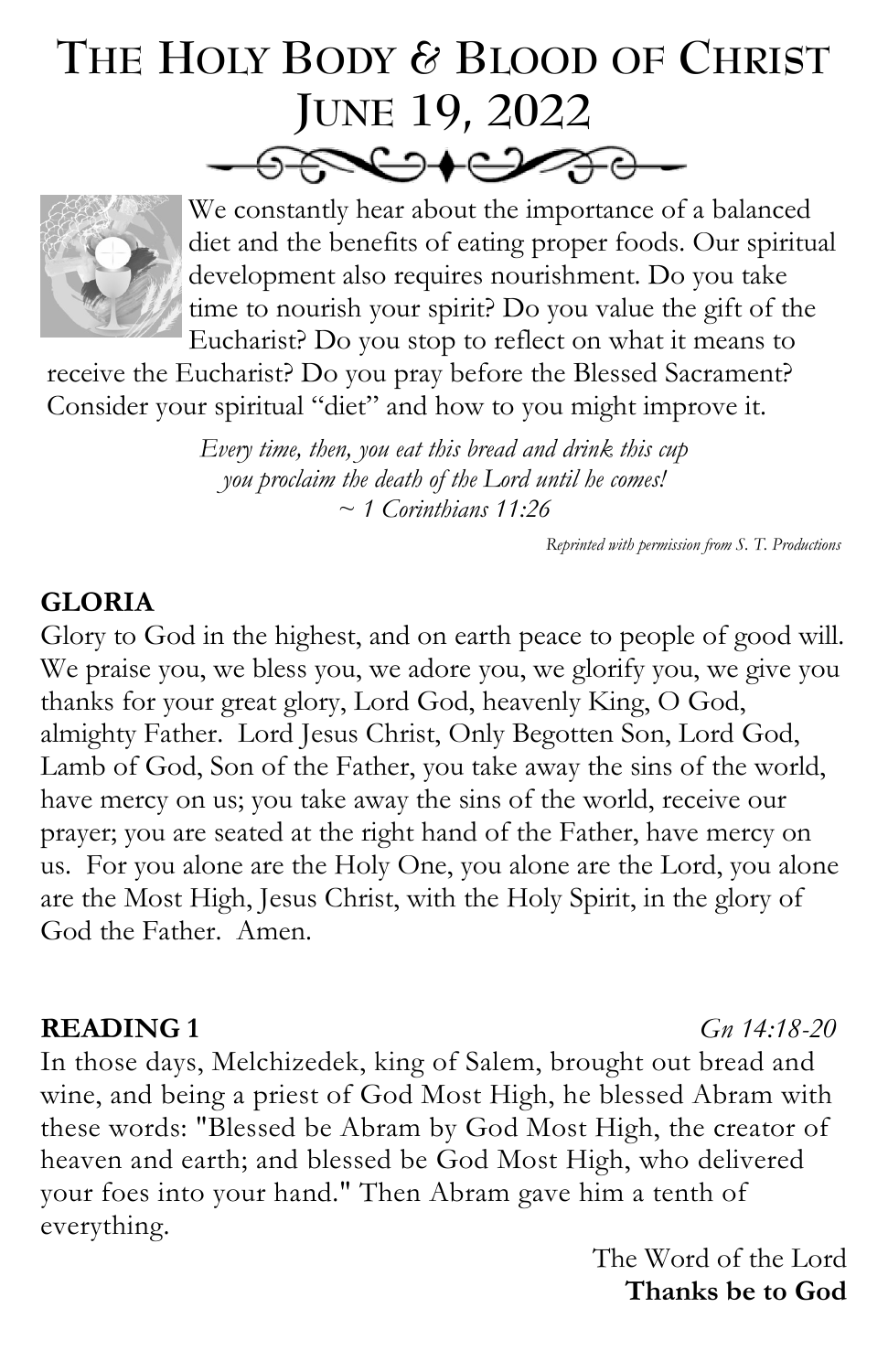# **RESPONSORIAL PSALM** *[Ps 110:1, 2, 3, 4](https://bible.usccb.org/bible/psalms/110?1)* **R You are a priest forever, in the line of Melchizedek.**

# **READING II** *[1 Cor 11:23-26](https://bible.usccb.org/bible/1corinthians/11?23)*

Brothers and sisters: I received from the Lord what I also handed on to you, that the Lord Jesus, on the night he was handed over, took bread, and, after he had given thanks, broke it and said, "This is my body that is for you. Do this in remembrance of me." In the same way also the cup, after supper, saying, "This cup is the new covenant in my blood. Do this, as often as you drink it, in remembrance of me." For as often as you eat this bread and drink the cup, you proclaim the death of the Lord until he comes. The Word of the Lord

**Thanks be to God**

# **SEQUENCE Lauda Sion**

Lo! the angel's food is given To the pilgrim who has striven; see the children's bread from heaven, which on dogs may not be spent.

Truth the ancient types fulfilling, Isaac bound, a victim willing, Paschal lamb, its lifeblood spilling, manna to the fathers sent.

Very bread, good shepherd, tend us, Jesu, of your love befriend us, You refresh us, you defend us, Your eternal goodness send us In the land of life to see.

You who all things can and know, Who on earth such food bestow, Grant us with your saints, though lowest, Where the heav'nly feast you show, Fellow heirs and guests to be. Amen. Alleluia.

# **ALLELUIA** *[Jn 6:51](https://bible.usccb.org/bible/john/6?51)*

# **R. Alleluia, alleluia.**

I am the living bread that came down from heaven, says the Lord; whoever eats this bread will live forever. **R.** 

# **GOSPEL** *[Lk 9:11b-17](https://bible.usccb.org/bible/luke/9?11)*

Jesus spoke to the crowds about the kingdom of God, and he healed those who needed to be cured. As the day was drawing to a close, the Twelve approached him and said, "Dismiss the crowd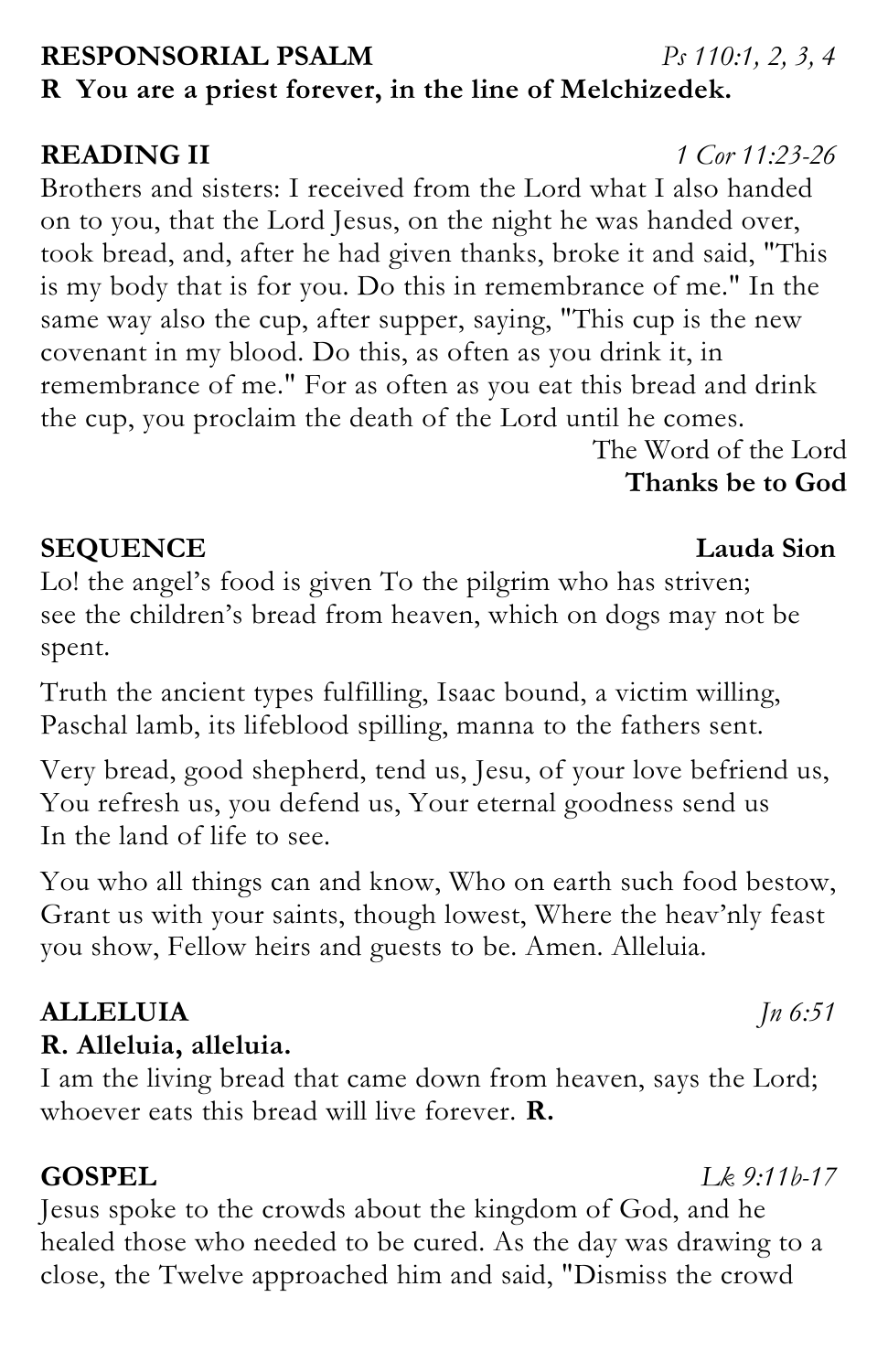### **GOSPEL** *[Continued](https://bible.usccb.org/bible/john/1?12)*

so that they can go to the surrounding villages and farms and find lodging and provisions; for we are in a deserted place here." He said to them, "Give them some food yourselves." They replied, "Five loaves and two fish are all we have, unless we ourselves go and buy food for all these people." Now the men there numbered about five thousand. Then he said to his disciples, "Have them sit down in groups of about fifty." They did so and made them all sit down. Then taking the five loaves and the two fish, and looking up to heaven, he said the blessing over them, broke them, and gave them to the disciples to set before the crowd. They all ate and were satisfied. And when the leftover fragments were picked up, they filled twelve wicker baskets.

### The Gospel of the Lord **Praise to you Lord Jesus Christ**

### **THE NICENE CREED**

I believe in one God, the Father almighty, maker of heaven and earth, of all things visible and invisible. I believe in one Lord Jesus Christ, the Only Begotten Son of God, born of the Father before all ages. God from God, Light from Light, true God from true God, begotten, not made, consubstantial with the Father; through him all things were made. For us men and for our salvation he came down from heaven, *and by the Holy Spirit was incarnate of the Virgin Mary, and became man.* For our sake he was crucified under Pontius Pilate, he suffered death and was buried, and rose again on the third day in accordance with the Scriptures. He ascended into heaven and is seated at the right hand of the Father. He will come again in glory to judge the living and the dead and his kingdom will have no end.

I believe in the Holy Spirit, the Lord, the giver of life, who proceeds from the Father and the Son, who with the Father and the Son is adored and glorified, who has spoken through the prophets.

I believe in one, holy, catholic and apostolic Church. I confess one Baptism for the forgiveness of sins and I look forward to the resurrection of the dead and the life of the world to come. Amen.